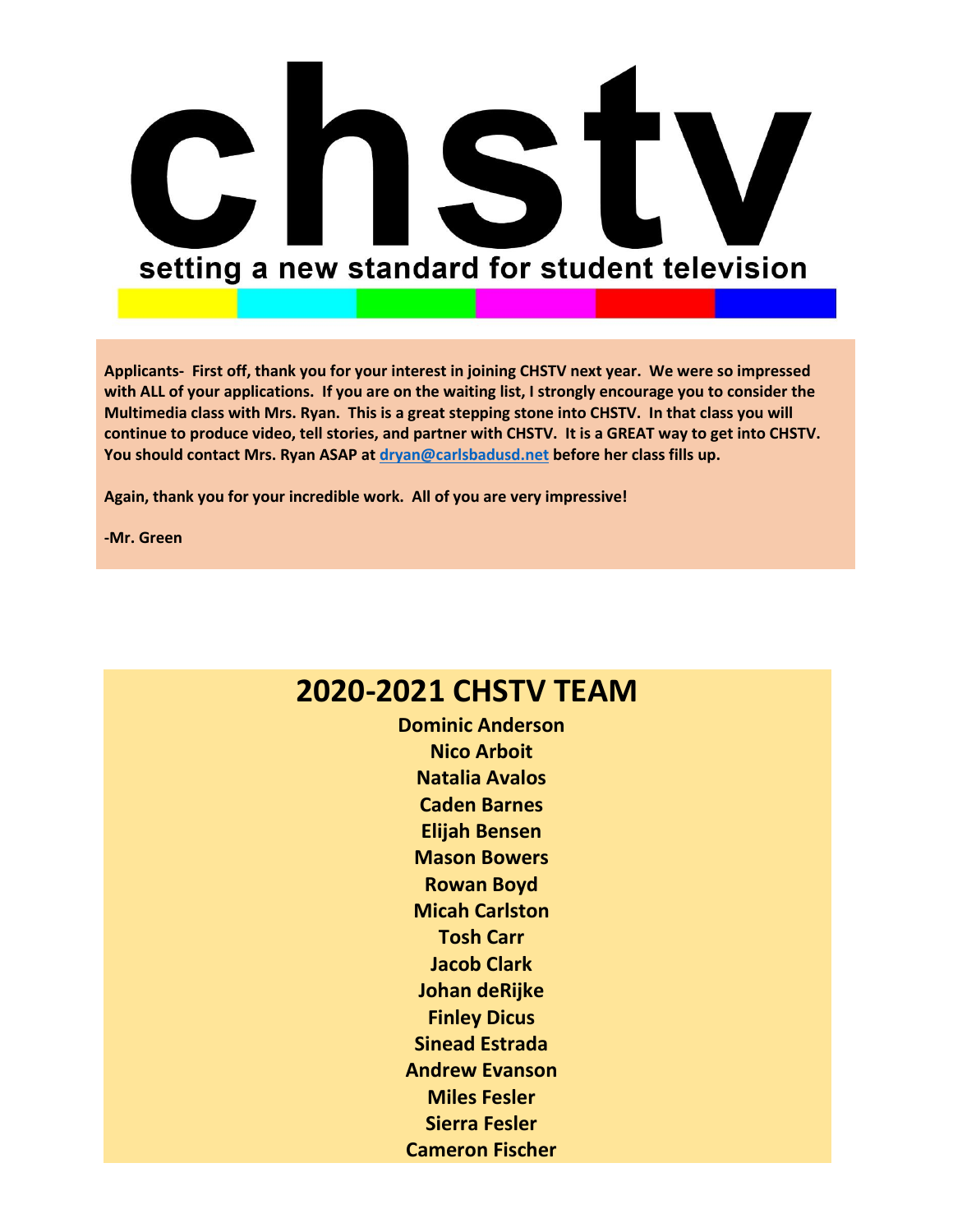**Collin Geraghty Faye Glenn Wyatt Gora Birgen Grueskin Zuzu Grueskin Makena Hamilton Bennett Hanan Mia Handojo Aaron Harris Channing Headlee Reese Hindman Linnea Howard Sebastian Hrisanthopoulos CarlyRae Jones Tommy Kelly Ethan Lambert Darby Lea Isabella Lehnerz Olivia Lewis Taylor Lohmeyer Owen Loughery Wendy Maddox Macy Markham Jj Measer Zachary Metzger Aidan Mooney Gabriella Nelms Nate Nicholson Lilli O'Connell Jasmina Pesakovic Adam Polmar Juliana Proctor McKenna Rangel Meghan Royal Rachel Sackin Sabastian Sanders Brock Sarsilmaz Liam Sarsilmaz Holden Sisco Alison Sitarz James Sullivan Sofia Tomayo**